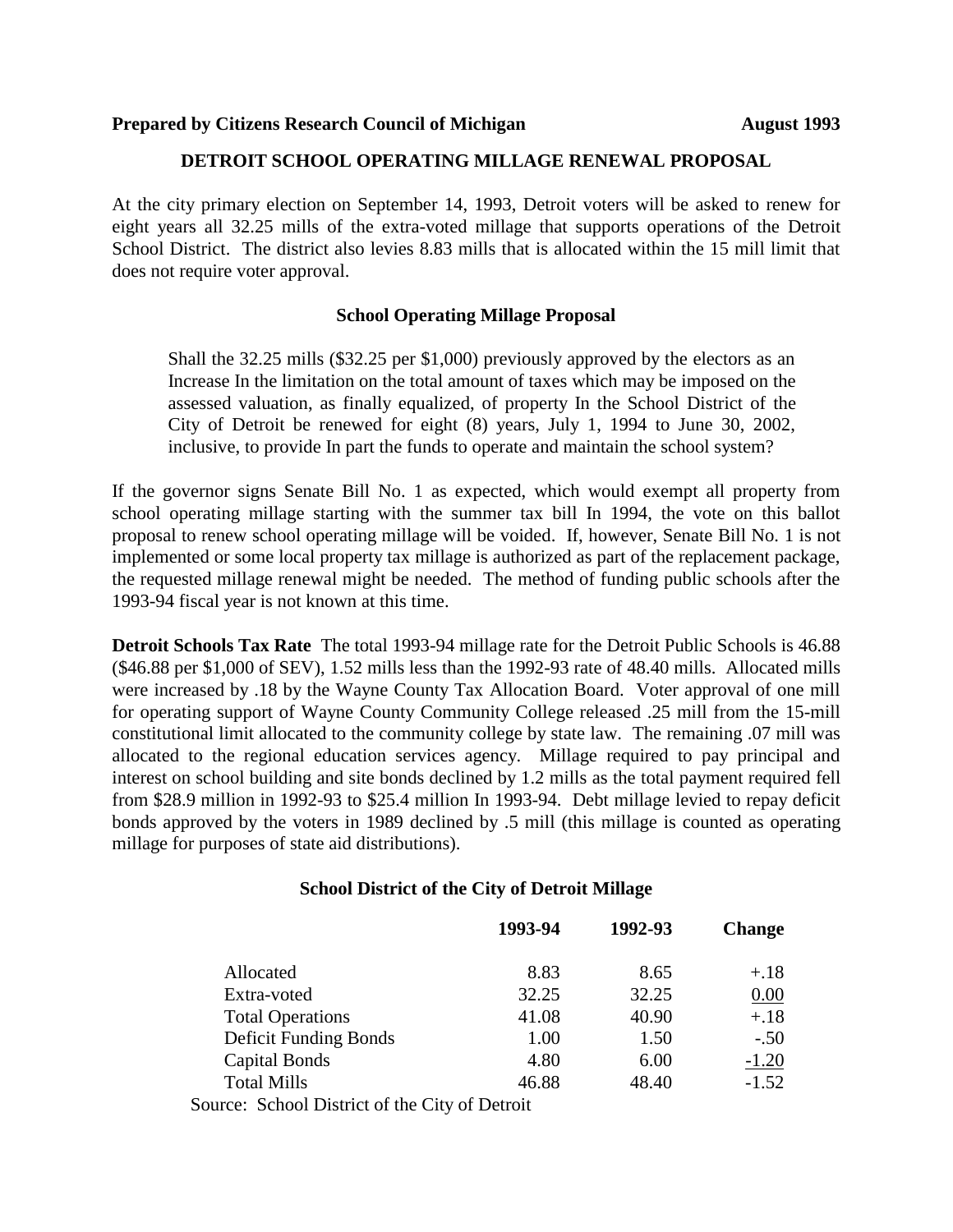The Detroit school district's allocated millage includes .64 mill that is required by state statute to be passed through to the Detroit Public Library, which itself levies an additional two mills authorized by the voters.

|       | <b>Deficit Bond</b> | <b>Capital Debt</b> | <b>Total</b>      |
|-------|---------------------|---------------------|-------------------|
|       |                     |                     |                   |
| 41.08 | 1.00                | 4.80                | 46.88             |
| 40.90 | 1.50                | 6.00                | 48.40             |
| 40.90 | 1.20                | 4.30                | 46.40             |
| 40.90 | 1.50                | 4.00                | 46.40             |
| 40.90 | 1.50                | 5.00                | 47.40             |
| 35.90 |                     | 5.50                | 41.40             |
| 35.90 |                     | 5.50                | 41.40             |
| 35.90 |                     | 5.00                | 40.90             |
| 35.90 |                     | 5.50                | 41.40             |
| 35.90 |                     | 4.50                | 40.40             |
| 31.90 |                     | 4.60                | 36.50             |
| 31.90 |                     | 5.00                | 36.90             |
|       | Operating           | <b>Retirement</b>   | <b>Retirement</b> |

## **School District of the City of Detroit Millage**

Source: School District of the City of Detroit, Annual Financial Reports

Since 1984, all votes on portions of the 32.25 extra-voted mills have included the same expiration date of June 30, 1994. The last renewal of three mills in 1992 was requested for two years only, and represented the last stage of a strategy to coordinate expiration dates for existing extra-voted millage. This strategy forces voters to approve or reject all extra-voted millage with one vote, and allows the school board to accurately state that failure to approve the millage will close down the district.

The September 14, 1993 Detroit School District vote applies only to existing millage and does not include a request for new millage. Presumably, any future Detroit requests for additional millage within the 50-mill would also have been coordinated with the newly established June 30, 2002 expiration date for extra-voted millage.

**Detroit Schools Tax Base** The school district's property tax base is the state equalized value (SEV) of property in Detroit, less the value of tax increment finance districts. The 1993-94 adjusted tax base is \$5,575,615,824. A tax rate of 32.25 mills on the 1993-94 base yields a levy of \$179.8 million; the delinquency rate is about ten percent.

**State Aid** For the ten-year period 1983 through 1992, the Detroit school district ranked very near the bottom of the 524 K-12 school districts in property tax base (state equalized value or SEV) per pupil. The state, which compensates districts that have low SEV per pupil by guaranteeing school districts a specified amount of revenues per pupil per mill levied, provided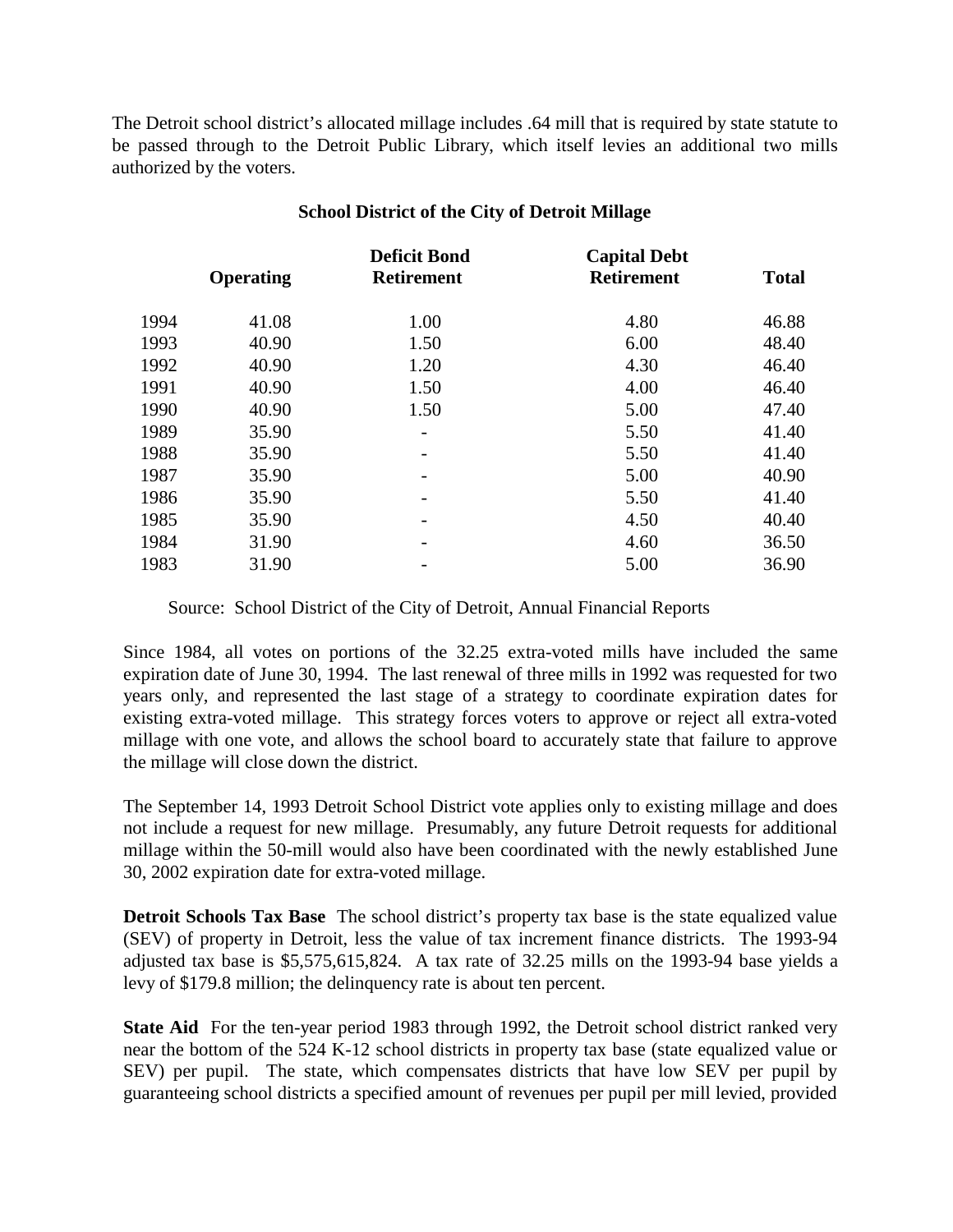over \$4.5 billion to the Detroit district in the ten-year period. State school aid is based on a formula that in 1992-93 guaranteed \$96.27 per operating mill per pupil, plus a flat \$268 per pupil, plus a possible \$74 per pupil in incentive grants. The local school property tax levy for operations and deficit bond retirement is subtracted from the guaranteed amount to determine the state contribution. In Detroit, each \$1.00 of local school operating taxes produces about \$2.43 in state general membership aid. Although Detroit is one of the very poorest districts when measured by its own tax base, the money transferred to Detroit through state school aid has placed Detroit's current operating expenditures per pupil in the top 20 percent of districts in the state.

## **School District of the City of Detroit**

|      | <b>SEV</b> per |      | <b>Current</b><br>Operating<br><b>Expenditures</b> |      |
|------|----------------|------|----------------------------------------------------|------|
|      | <b>Pupil</b>   | Rank | per Pupil                                          | Rank |
| 1992 | \$29,901       | 516  | \$4,982                                            | 86   |
| 1991 | 29,693         | 517  | 4,554                                              | 102  |
| 1990 | 28,649         | 519  | 4,311                                              | 96   |
| 1989 | 27,006         | 521  | 3,996                                              | 98   |
| 1988 | 27,078         | 517  | 3,864                                              | 82   |
| 1987 | 26,302         | 521  | 3,696                                              | 75   |
| 1986 | 25,375         | 521  | 3,374                                              | 93   |
| 1985 | 25,222         | 520  | 2,9771                                             | 20   |
| 1984 | 24,614         | 523  | 2,7661                                             | 23   |
| 1983 | 24,870         | 522  | 2,5961                                             | 19   |
|      |                |      |                                                    |      |

## Source: State Department of Education, Bulletins 1013 and 1014

From 1983 through 1992, current operating expenditures per pupil in the Detroit district increased by \$2,386, or 92 percent. The consumer price index for urban consumers in Detroit increased by 36 percent during that period.

According to state Department of Education data for the school year ending June 30, 1992, local sources of revenues provided 24 percent of Detroit school district general fund revenues. Local sources provided an average of 66 percent of general fund revenues in all school districts in Michigan, and 72 percent in districts other than Detroit.

Revenues from state sources provided 65 percent of general fund revenues for the Detroit School District in the fiscal year ending June 30, 1992. On average, all Michigan school districts including Detroit received 29 percent of their general fund revenues from the state; the average for school districts other than Detroit was 24 percent. The Detroit School District received 11 percent of general fund revenues from federal sources\* compared to an average of four percent for all school districts in Michigan.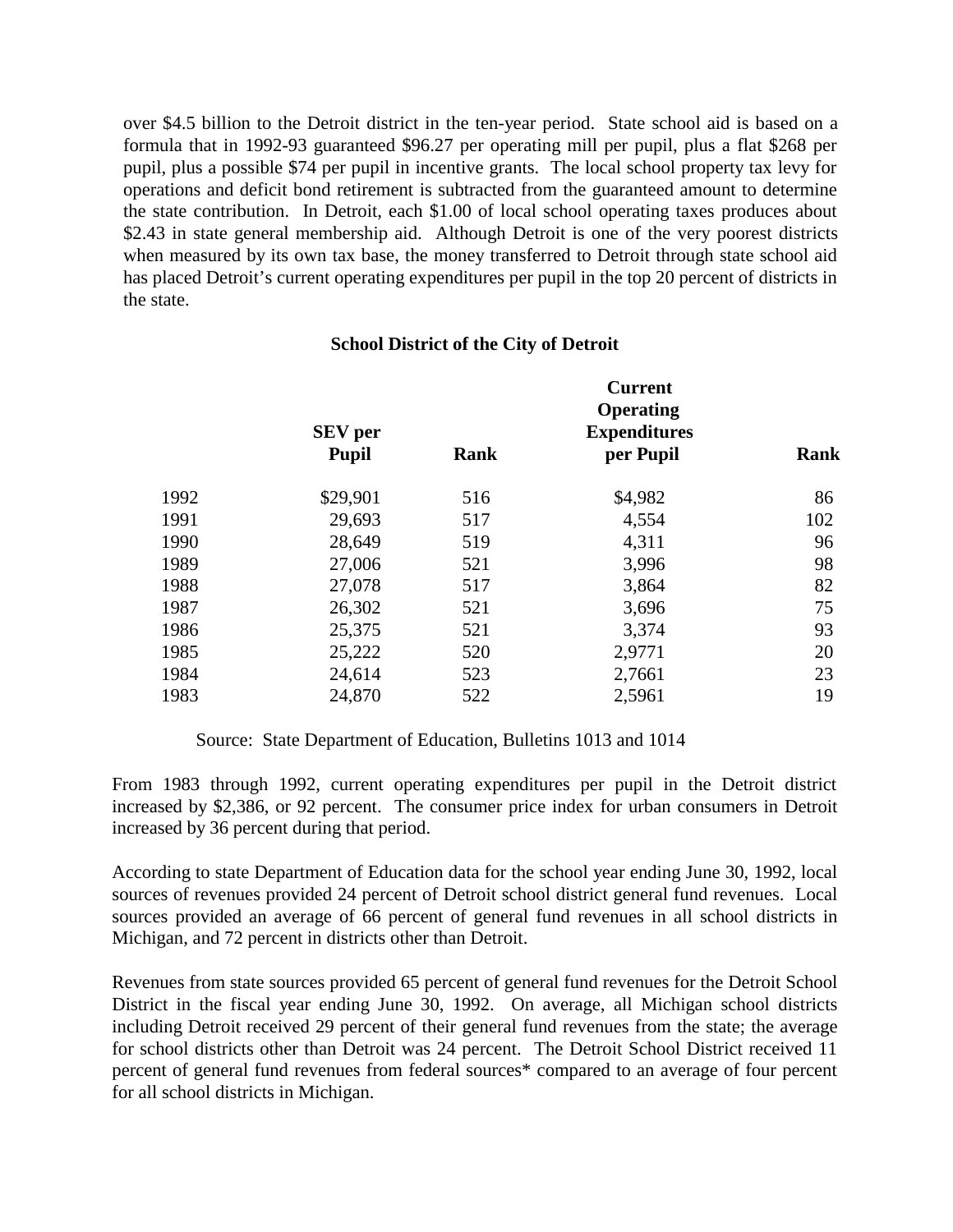In 1992, the Detroit School District had 11 percent of all public school pupils in the state, and received 26 percent of the state school aid.

**Pupils and Teachers** In the ten-year period 1983 through 1992, the number of students in the Detroit district declined by 31,548, from 213,558 to 182,010. While the number of students declined by 15 percent, the number of teachers in 1992 was nearly identical to the number in 1983. The result of fewer pupils and about the same number of teachers has been a decrease in the ratio of pupils to teachers from 25 to 22.

|      | <b>State Aid</b><br><b>Members</b> | <b>Number of</b><br><b>Teachers</b> | <b>Pupil/Teacher</b><br><b>Ratio</b> | Average<br><b>Teacher</b><br><b>Salary</b> |
|------|------------------------------------|-------------------------------------|--------------------------------------|--------------------------------------------|
| 1992 | 182,010                            | 8,454                               | 22                                   | \$44,074                                   |
| 1991 | 181,264                            | 8,644                               | 21                                   | 41,760                                     |
| 1990 | 182,332                            | 8,154                               | 22                                   | 38,199                                     |
| 1989 | 188,925                            | 8,388                               | 23                                   | 33,967                                     |
| 1988 | 192,747                            | 8,681                               | 22                                   | 33,547                                     |
| 1987 | 195,871                            | 8,333                               | 24                                   | 33,206                                     |
| 1986 | 203,574                            | 8,528                               | 24                                   | 30,795                                     |
| 1985 | 206,790                            | 8,403                               | 25                                   | 28,221                                     |
| 1984 | 210,331                            | 8,397                               | 25                                   | 26,865                                     |
| 1983 | 213,558                            | 8,469                               | 25                                   | 25,525                                     |
|      |                                    |                                     |                                      |                                            |

## **School District of the City of Detroit**

Source: State Department of Education, Bulletins 1013 and 1014

Detroit teachers are in the second year of a two-year contract which included a four-percent wage increase the first year and **a** three-percent increase this year. The average teacher salary in the Detroit district has increased from \$25,525 in 1983 to \$44,074 in 1992P according to state reports. This is a ten-year increase of \$18,549 or 73 percent, more than twice the 36 percent increase in the CPI. During this period, the statewide average teacher salary increased from \$25,726 in 1983 to \$41,490 in 1992, an increase of 61 percent. In 1983, the average Detroit teacher salary was one percent below the statewide teacher salary; in 1992, the average Detroit teacher salary was \$2,584 or six percent above the statewide average.

**Financial Condition** The Detroit School District incurred a financial crisis in 1989, when the unreserved, undesignated fund balance was a negative \$159.6, million. In September of 1989, voters approved an increase of five operating mills and the sale of \$160 million of deficit funding bonds to be repaid from an unlimited property tax. The district has recorded small accumulated surpluses in the most recent three years for which financial data have been published.